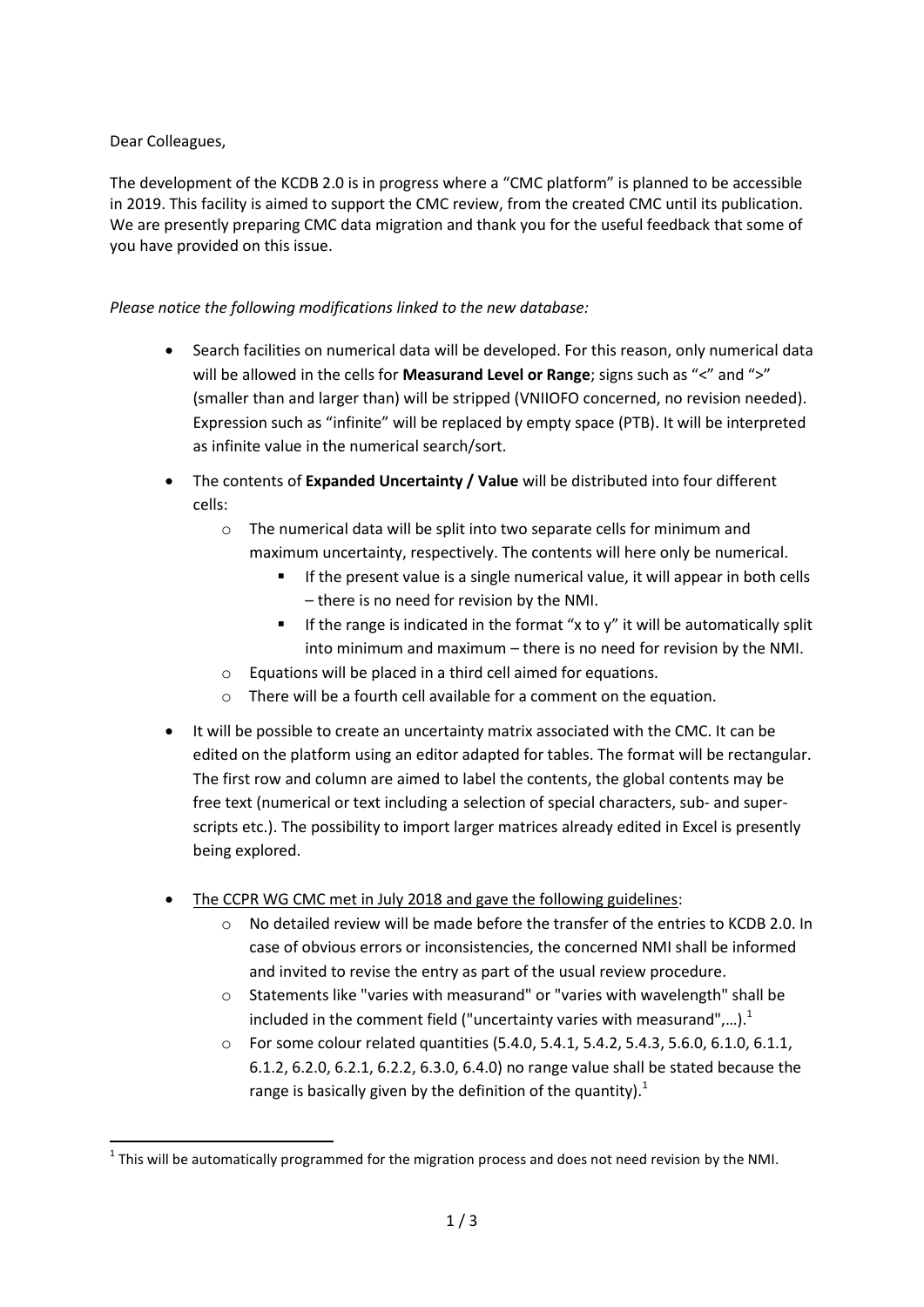- o Multidimensional quantities (5.4.0, 5.4.1, 5.4.2, 5.4.3, 6.1.0, 6.1.1, 6.1.2, 6.2.0, 6.2.1, 6.2.2, 6.3.0, 6.4.0) no uncertainty value is given but the matrix format should be used for report the uncertainty of each component.<sup>2</sup> In some case (i.e. GB 6.1.0, GB 6.1.2) the measurement uncertainty of only one component is stated. In this case the NMI should be informed to update the CMC at the next revision.
- $\circ$  All formula found in the measurement uncertainty statements can be easily transferred to a range statement and formula, the limit values of the range can be directly calculated using the range limits of the measurand.<sup>3</sup>
- o Multiple units in CMC used in responsivity of detector statements like A/W, V/W, Reading/W, etc will be uniformly spread over all relevant NMI CMC entries (i.e. always three statements: "A/...", "V/...", "reading/...").<sup>1</sup>
- $\circ$  For the CMC entries 4.13.0<sup>4</sup> and 6.1.0 of CMS (TW) the range of the uncertainty shall be stated and additional details (for all colours) shall be stated in the comment field.

## *Please notice the possibility to revise data in advance (before 1st December 2018):*

 NMIs having equations may add the minimum and maximum uncertainty values in the cell **Expanded Uncertainty / Value** in form of "x to y", above the equation, and may hence be included for numerical search (BFKH, LNE, METAS, MSL, NMIA, NMISA, NPL, PTB, RISE and VSL presently concerned). The CMCs of those who have equations only and choose not to indicate minimum and maximum uncertainties will not be searchable using numerical search. This revision may of course also be made in the new KCDB support.

## *Please notice future needs for revision:*

 In line with the decision taken at the Consultative President meeting in June 2018 and supported by the CIPM at their 107th meeting equations will no longer be presented as numerical-value equations as present but represented instead by **quantity equations**, frequently used by accreditation bodies. The NMIs having equations will be invited to revise their uncertainty expression once the CMC platform has been launched, not immediately. Information on how to convert to the quantity equation format will be provided subsequently. In the case of the Photometry and Radiometry this concerns presently only 26 CMCs of 1346.

**.** 

 $2$  The contents will temporarily be placed as comment.

 $3$  Please see instruction in the end of this document.

 $<sup>4</sup>$  And 4.12.0</sup>